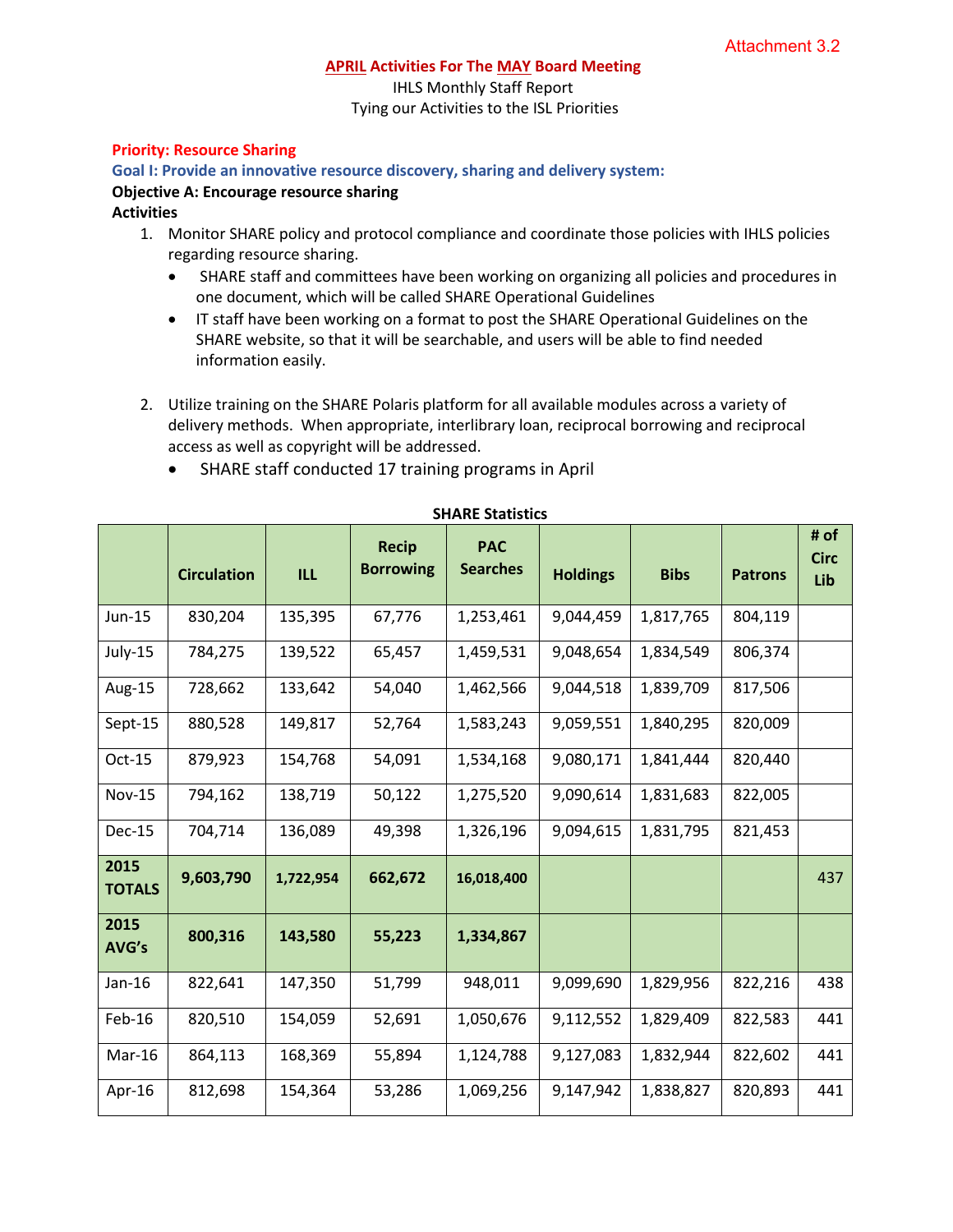# **Objective B: Provide a framework for members to participate in a state-of the-art integrated library system.**

# **Activities**

- 1. Evaluate the impact of uniform cost sharing on all LLSAP members and consider a modified formula for FY2016.
	- While the FY16 and FY17 SHARE membership fees were approved by the membership in the spring, 2016, all member libraries have been notified (through mail and the semi-annual Membership meeting) that the FY17 fees could increase due to the current financial crisis in Illinois.
- 2. Continue the evaluation of current LLSAP policies and the development of uniform policies for SHARE with the SHARE Executive Committee. Analyze trends in data and in the library marketplace to determine opportunities for changes and enhancements of LLSAP Services.
	- All SHARE committees continue to conduct regularly scheduled meetings, with the intent of providing all available opportunities to member libraries.
- 3. Continue participation in the Statewide E-Books Grant opportunity.
	- The number of library agencies participating in the Cloud Library shared collection as of May 1 is, 183 (145 public, 30 school, 5 academic, 3 special).
	- In the month of March, the Cloud Library shared collection circulated 16,512 items (14,488) eBooks and 2,024 eAudiobooks). This is the first time Cloud Library circulation has reached over 16,000 in one month.
	- Seven staff trainings were provided for member libraries this month with a total number of thirty-five attendees. Five patron events were also held with a total number of twenty-one attendees.
	- Preparation continued to move the Southern Illinois Libraries on the Go content into the Cloud Library shared collection. The content transfer is scheduled for May 10, 2016 and will double the size of the current Cloud Library collection.
- 4. Apply for appropriate grants to provide enhancements to the SHARE catalog.
	- Applied for a Sparks! Ignition grant, with the intent of starting a second Cloud library for IHLS members that are not members of SHARE. The second Cloud will have a link to the present Cloud, so that patrons of both can borrow items from both.
- 5. Employ a variety of instructional methods to allow SHARE members to work effectively and efficiently with the ILS, and other shared databases.
	- SHARE staff continue to conduct on-site training for transitional members, in lab training for member library staff, forums, chats, and other types of training sessions on Adobe Connect, Skype, or v-tel on a regular basis.
- 6. Promote new membership in the SHARE LLSAP through the *Growing Resource Sharing in IHLS Through Growing SHARE* grant. IHLS will continually consider opportunities to more fully involve these members in resource sharing.
	- Have communicated with four libraries that are interested in joining SHARE, if there are enough Dream grant funds left to do so.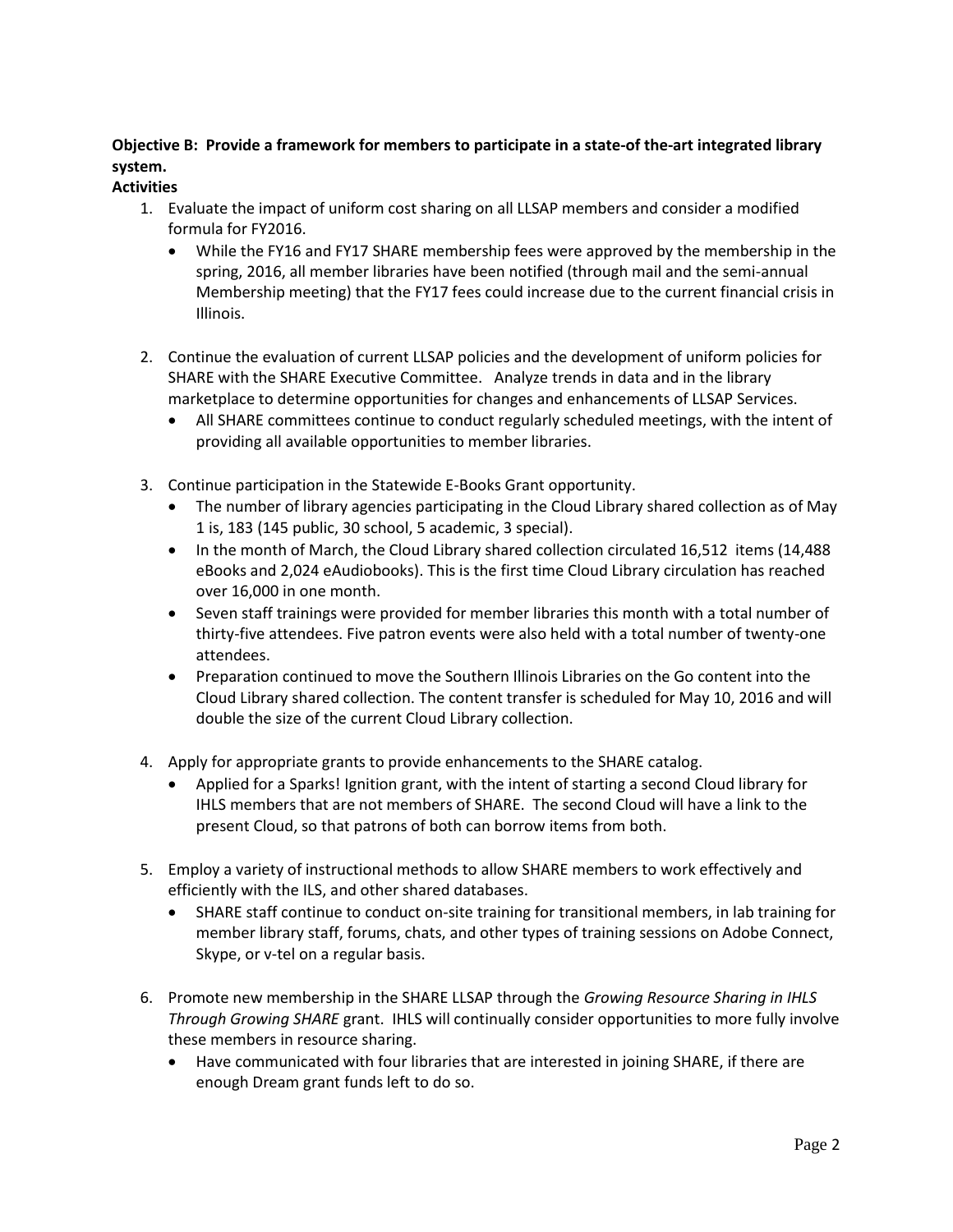- 7. Assist with the migration of libraries who do not wish to continue to participate in the SHARE LLSAP.
	- Have conducted several conversations with the staff at East St. Louis Community College, with regard to how to manage their collection, since they anticipate shutting down library operations in May, due to the budget crisis.
- 8. Continue the development and enhancement of the SHARE website to meet the informational and training needs of the IHLS libraries. Provide software and technical support for members of the LLSAP.
	- A committee of SHARE staff members have been working on "overhauling" the SHARE website, to make the information provided easier to find. The revised website should be up and running sometime this summer.

# **Objective C: Ensure the integrity of bibliographic records.**

**Activities**

- 1. Maintain the requirement that all bibliographic records (with the exception of equipment, on order and E-book) must be OCLC derived records and have an OCLC control number to ensure database standards and mitigate duplicate records.
	- Staff corrected and enhanced 629 items that had non-OCLC bibs in the SHARE database during April.
- 2. Support a Cataloging Center operation for SHARE Full members for copy and original cataloging of MARC bibliographic records and the creation of local authority records to enhance recovery. Service options are Cataloging Library (Full member meets continuing education requirements for cataloging staff and performs own cataloging); Barcoding A Library (Full member sends all new materials to Center for copy and original cataloging and assessed fee based on percentage of library's materials budget); Barcoding B Library (full member sends new materials as needed for original cataloging and assessed fee of \$10 per item cataloged). Any item that meets the Cataloging Maintenance Center's (CMC) eligible collections criteria for free cataloging is passed on to the CMC.
	- Cataloged 609 items in April for SHARE member libraries.
	- Imported 106 that qualify as \$3 Bib bibliographic records.
	- Cataloged 780 retroconversion items in April for new libraries joining SHARE.
	- Cataloged 269 items in April through the CMC.
	- Created 191 on order bibs in April.
- 3. Provide appropriate training for cataloging.
	- 20 classes or sessions on cataloging, barcoding, serials, searching/matching were held during April, with 168 attendees for 360 contact hours.
	- Provided Cataloger's Training session via Adobe Connect.
	- Visited eight new library that are joining SHARE.
	- Answered member libraries' questions, phone calls and emails concerning cataloging.
- 4. Evaluate the current methods utilized for ensuring the quality of the database through cataloging.
	- Merged 633 bibliographic records in the SHARE database. Edited 695 bibliographic records, and corrected 153 item records.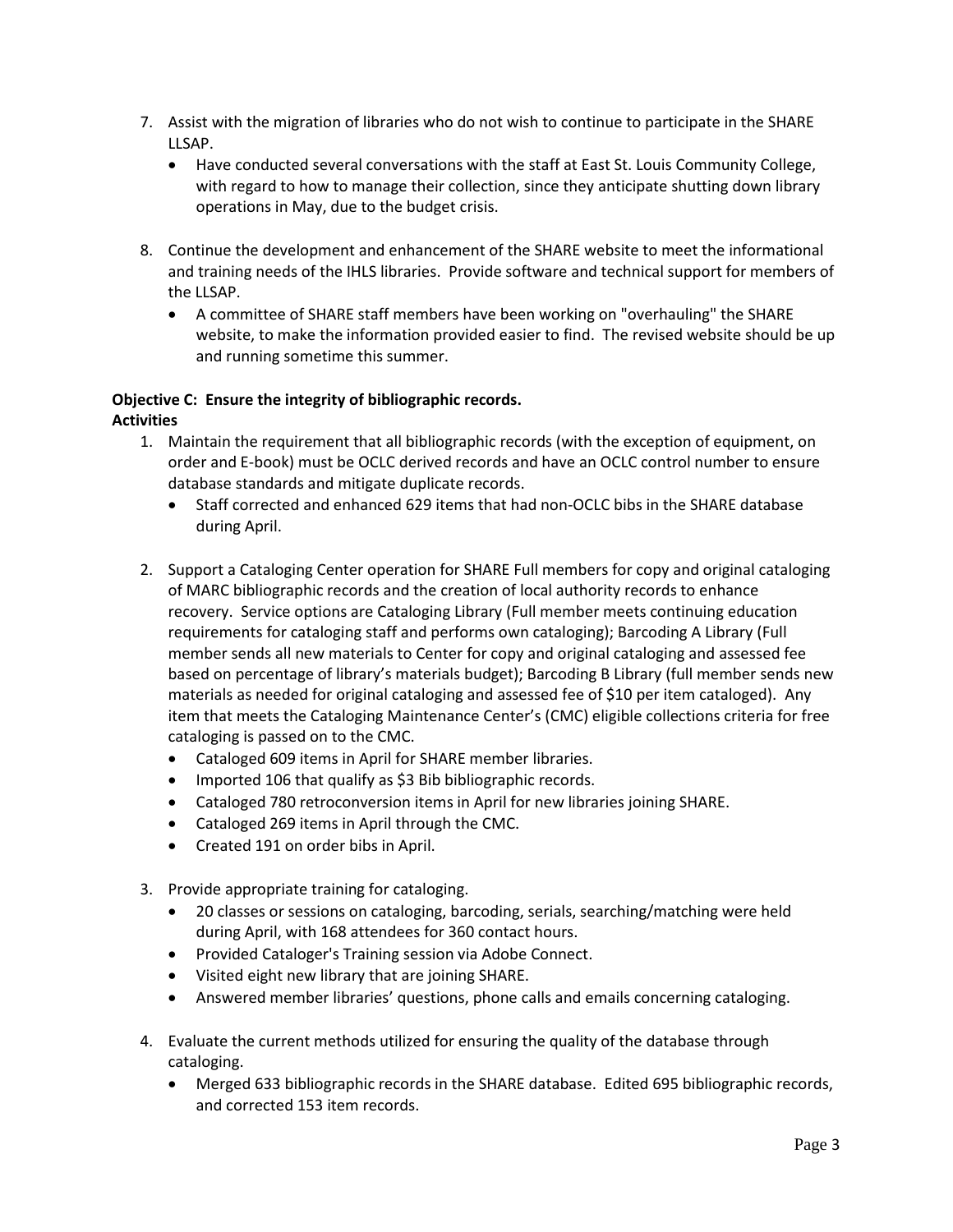- 5. Evaluate the efficacy and fee models associated with the Cataloging Center operation for possible revision.
	- Working with schools and libraries to review costs and find best option.
	- Working on Acquisitions and possibilities for more libraries to use the module.

# **Objective D**: O**perate Cataloging Maintenance Centers on behalf of libraries in Illinois. Activities**

- 1. Continue support of LLSAP database cleanup efforts in LLSAP.
	- Staff corrected and enhanced 523 items that had non-OCLC bibs in the SHARE database. 106 were retrieved from the member libraries and OCLC bibs fully enhanced.
	- Cataloged 269 items in April through the CMC.
- 2. Cooperate with Illinois State Library staff to identify statewide cataloging needs and develop strategies to meet them, prioritizing statewide initiatives that require cataloging expertise to ensure statewide access and resource sharing assistance with projects as agreed upon.
	- Continue work on documents from Meadville Lombard Library for the Digital Grant. Transcription of the other documents that were digitized continues.
	- Transcription of the papers from the Chicago Botanical Gardens continues, with several additional completed.

# **Goal II: Provide a sustainable delivery system that provides the best service possible for Illinois libraries and their users.**

# **Objective A**: **Ensure that IHLS delivery of library materials is accurate, timely, and meets member library needs.**

**Activities**

- 1. Working in concert with ISL, RAILS and CARLI, continue the implementation of recommendations from the Delivery Advisory Committee.
	- Working on L2 data to make sure it is accurate. Illinois State Library has created a map using that data. https://www.cyberdriveillinois.com/departments/library/delivery/deliveryservice-map.html
	- Began marketing for libraries to enter into Community Delivery Partnerships (CDPs)
- 2. Conduct quarterly counts of library materials and continue to refine the counting methodology.
	- May 16 through 20 will be the next delivery count week
- 3. Sort materials daily to ensure all materials are distributed during the next scheduled delivery.
	- All hubs are meeting the daily sort for delivery the next scheduled day for the library
- 4. Develop methods to deliver training to member libraries on labeling, packaging, and other preparation of library materials with the goal of improving delivery time.
	- Working on a video to promote libraries and how delivery facilitates the resource sharing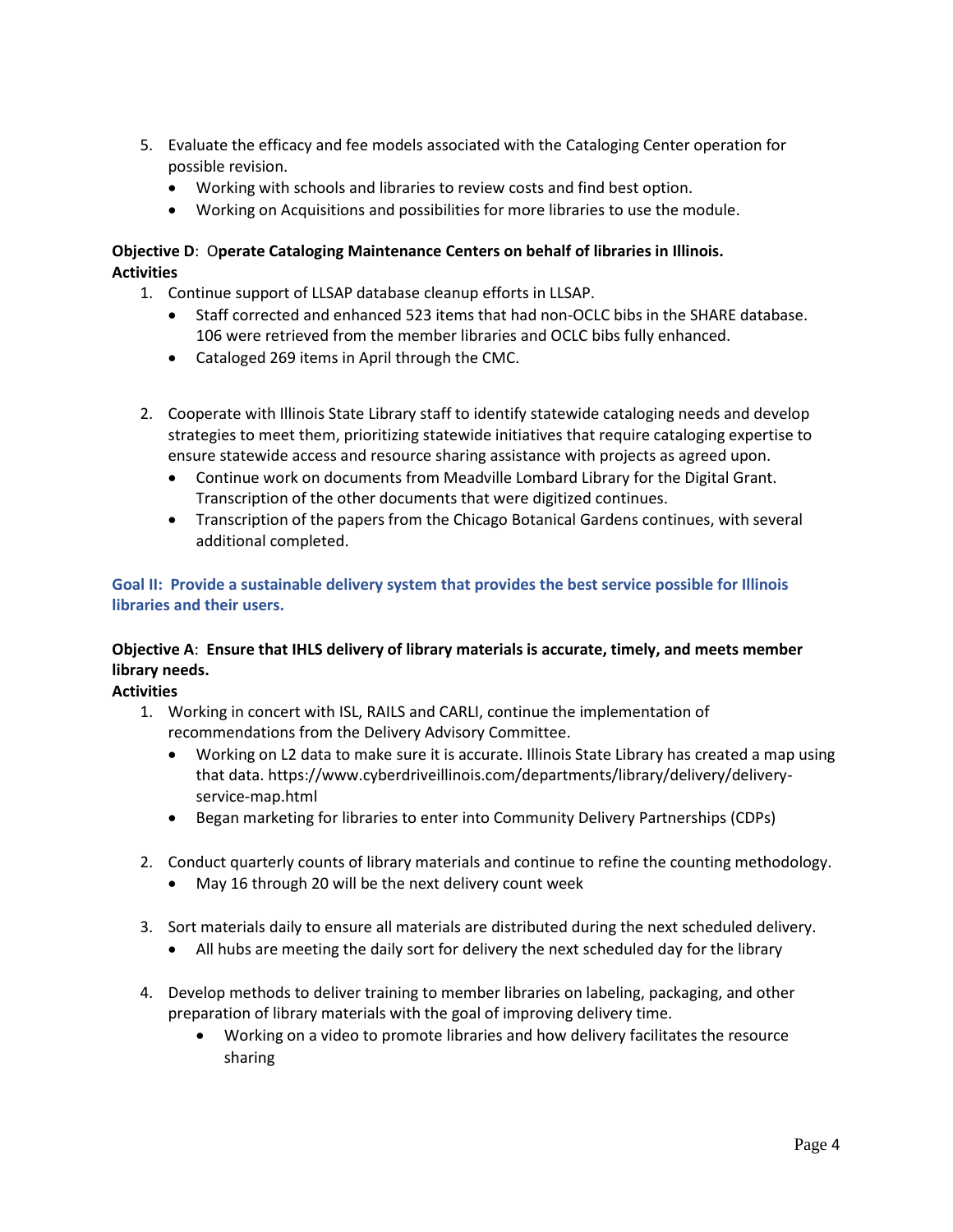| <b>April 2016</b> | Delivery picked up<br>/delivered | <b>ILDS Delivery</b><br><b>Items to Hub</b> | <b>ILDS Delivery</b><br><b>Items from Hub</b> |  |
|-------------------|----------------------------------|---------------------------------------------|-----------------------------------------------|--|
| Champaign         | 215,863                          | 34,408                                      | 32,325                                        |  |
| Du Quoin          | 102,563                          | 25,167                                      | 23,100                                        |  |
| Edwardsville      | 199,986                          | 39,550                                      | 35,247                                        |  |

## **Priority: Illinois Machine Sub-lending Agency**

**Goal: Provide good customer service and well maintained machines to patrons of the Talking Books Program.**

## **Objective: Support the statewide machine lending program located in Du Quoin. Activities**

- 1. Contract with the Illinois State Library to manage statewide services.
	- Required monthly reports were submitted to NLS.
- 2. Serve all persons eligible for service within the state of Illinois as stipulated in the agreement with NLS.

|                   | C1s Sent | <b>DS1s Sent</b> | <b>DA1s Sent</b> | <b>BARD Inquiries</b><br><b>Responded To</b> |
|-------------------|----------|------------------|------------------|----------------------------------------------|
| <b>July 2015</b>  | 29       | 72               | 225              | 15                                           |
| August 2015       | 43       | 55               | 236              | 17                                           |
| September 2015    | 15       | 24               | 284              | 7                                            |
| October 2015      | 34       | 4                | 317              | 11                                           |
| November 2015     | 34       | 12               | 250              | 18                                           |
| December 2015     | 13       | 6                | 217              | 14                                           |
| January 2016      | 13       | 11               | 239              | 9                                            |
| February 2016     | 12       | 9                | 282              | 13                                           |
| <b>March 2016</b> | 25       | 30               | 783              | 10                                           |
| <b>April</b>      | 1        | 3                | 264              | 6                                            |

- 3. Participate in the planning, coordination and evaluation of Illinois Talking Book Service, and ensure appropriate provision of services by staying informed of current procedures and trends related to Talking Books, the National Library Services/Library of Congress and librarianship in general.
	- 04/12- IMSA staff meeting
	- 04/14- Members of Illinois State Library Talking Books visited IMSA to prepare for move
	- 04/26- IHLS Staff Meeting
	- 04/27- IMSA Manager participated in NLS monthly conference call
- 4. Ensure the efficient and successful provision of service in accordance with the Revised Standards and Guidelines.
	- Responded to all BARD requests in a timely and efficient manner.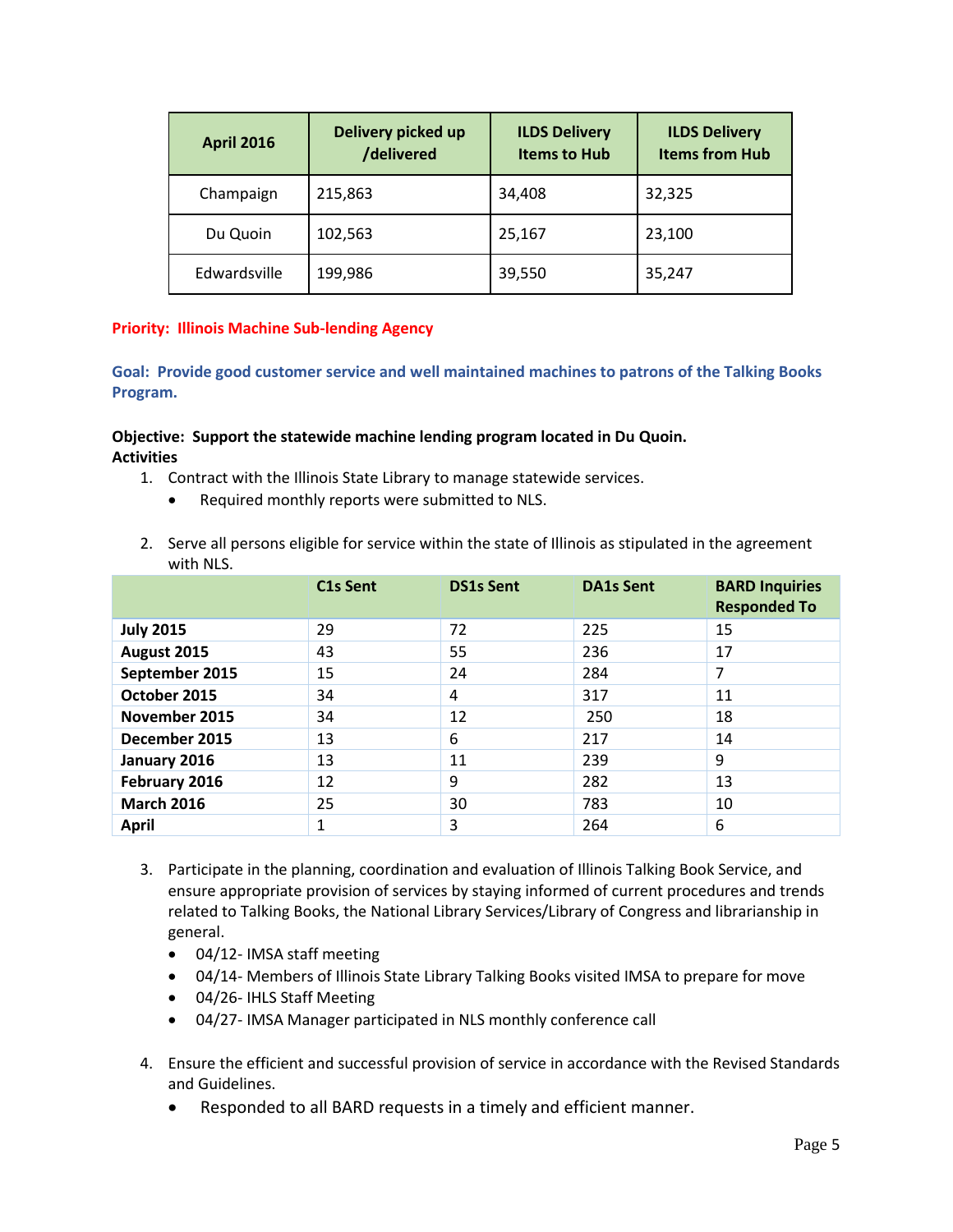# **Priority: Provide timely and pertinent information to member libraries**

**Goal: Effective and efficient communications with member libraries and partners.**

# **Objective A**: **Provide various mechanisms to ensure good communications with member libraries and partners.**

### **Activities**

- 1. Conduct visits to 20% of our more than 550 agencies. This goal would give IHLS staff the opportunity to arrange approximately 110 on-site visits. A particular area of focus would be those library agencies who have recently seen a change in leadership. Another target audience would be those libraries facing any challenges that might impact their membership status and their ability to receive system services. Also in consideration would be conversations with library boards or other administrative bodies who might request specific information from IHLS. School staffing has shifted dramatically in the last several years and working to ensure that population is informed about system services and membership criteria would have a broadbased impact. When appropriate, system staff will also be available to meet with special interest groups for the purpose of discussing membership criteria and system services.
	- $\bullet$  On April 26<sup>th</sup> a site visit was made to the Sidney Public Library to meet with the director and the Assistant Director.
	- $\bullet$  On April 28<sup>th</sup> a site visit was made to the Shawneetown Public Library to meet with the new director.
	- On Apri 28<sup>th</sup> a site visit was made to the Harrisburg Public Library to attend the retirement reception for Ruth Miller.
- 2. Maintain an interactive website to assist member libraries in effective utilization of IHLS services and promote member forums.
	- New grant opportunities were added to the new Grants page on the IHLS website.
	- New discounts were added to the Vendor Discount page on the IHLS website.
- 3. Utilize web conferencing tools to support member communications such as Connect with Leslie which uses the Adobe Connect platform.
	- In addition to the Board Update information was shared on upcoming Members Matter meetings and the new FOIA Help Desk.
	- Presentation at SIUE Lovejoy Library Symposium entitled Assessment in Motion: Development During Dynamic Financial Times.

#### **In FY16**

- 1. In concert with membership, system staff will strive to make communication with stakeholders as efficient and timely as possible.
	- Reviewed news feeds for information of interest to IHLS members such as grants, upcoming continuing education opportunities, and member news to be included in the IHLS newsletter.
	- The IHLS newsletter, Moving Forward Together, was sent each week to over 2,100 subscribers.
	- Attended marketing workshop to gain insight on new ways to communicate with members.